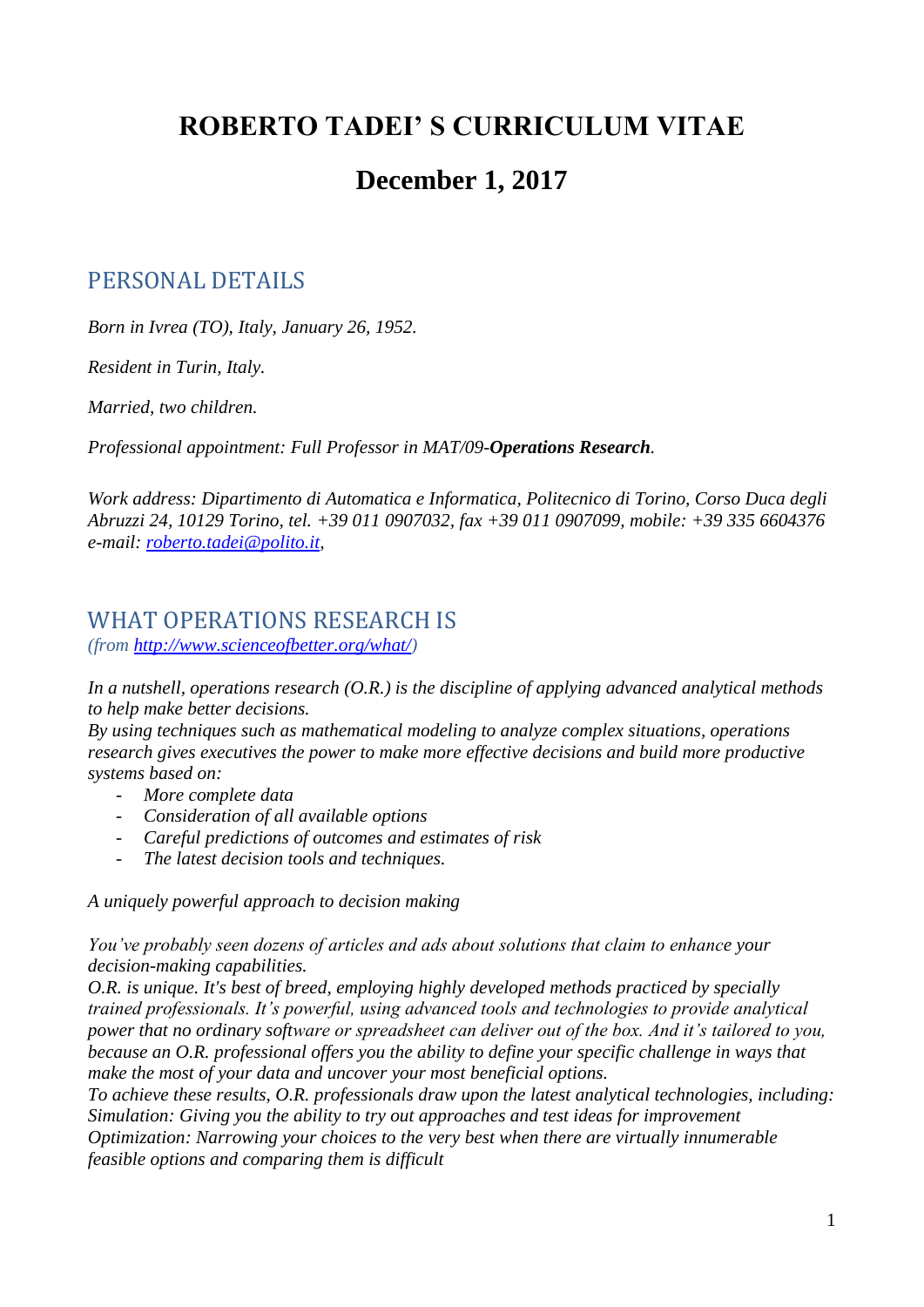*Probability and Statistics: Helping you measure risk, mine data to find valuable connections and insights, test conclusions, and make reliable forecasts.*

## EDUCATIONAL QUALIFICATIONS

*Degree in Mathematics, obtained in 1976 at the [University of Turin,](http://www.unito.it/) with first class honors (110/110 cum laude).* 

### PROFESSIONAL CAREER

*1990-present: Turin Polytechnic, since 2001 Full Professor in MAT/09-Operations Research. 1987-1990: University of Udine, Associate Professor (non confirmed) in MAT/09- Operations Research. 1978-1987: IRES, Istituto Ricerche Economico-Sociali del Piemonte, Turin (Social-Economical Research Institute of Piedmont), Head of the Research Transport Group.* 

### SCIENTIFIC ACTIVITY

#### *4.1 Main research areas*

*Prof. Tadei's scientific research has mainly focussed on combinatorial optimization, in particular, in the following areas:* 

- *1. Transport and land use*
- *2. Logistics*
- *3. Network Design*
- *4. Production Scheduling.*

### *4.2 Other*

*Prof. Tadei participates and presents papers regularly in the most important international Operations Research conferences. He is often invited to organize special streams and sessions.* 

*He is referee for several international Operations Research journals and has been asked to carry out book reviews for these journals.* 

## TEACHING ACTIVITY

### *5.1 Current*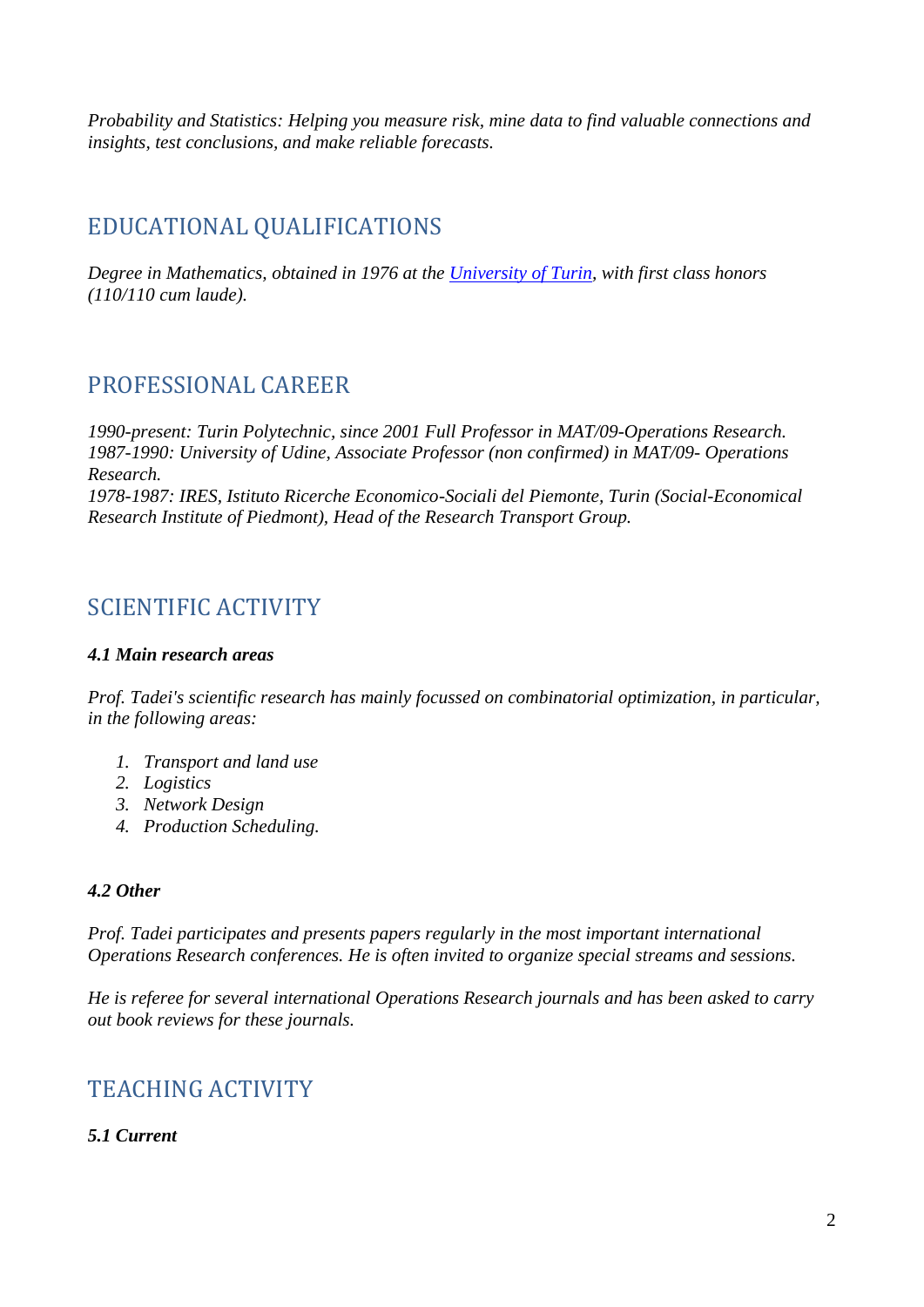*Turin Polytechnic – Master degree course in Computer Engineering Optimization Methods and Algorithms*

*Turin Polytechnic - Degree course in all Politecnico di Torino Schools Ottimizzazione per il problem solving* 

*Turin Polytechnic – Master degree course in Electronic and Telecommunication Engineering Operations Research* 

#### *5.2 Previous appointments*

*Turin Polytechnic - Degree course in Computer Engineering Operations Research*

*Turin Polytechnic - Degree course in Computer Engineering Optimization*

*Turin Polytechnic - Degree course in Electronic and Telecommunication Engineering Operations Research* 

*Turin Polytechnic - Tele University Diploma in Computer Engineering, Turin Technology Pole Operations Research*

*Turin Polytechnic - Tele University Diploma in Computer Engineering, Alessandria Technology Pole Operations Research*

*Turin Polytechnic - Tele University Diploma in Logistics and Production Engineering, Turin Technology Pole Operations Research*

*Turin Polytechnic - Tele University Diploma in Logistics and Production Engineering, Turin Technology Pole Mathematics III*

*Turin Polytechnic - Degree course in Computer, Electronic and Telecommunications Engineering Theory of Discrete Systems (annual course, 1993/94-1994/95-1995/96).* 

*Turin Polytechnic, Ivrea branch - Diploma in Computer Engineering Operations Research (six-month course, 1994/95-1995/96).* 

*Turin Polytechnic - Special Purpose School of European Business with Technology, later to become European University Diploma in Industrial Production Quantitative Methods (annual course, 1990/91).*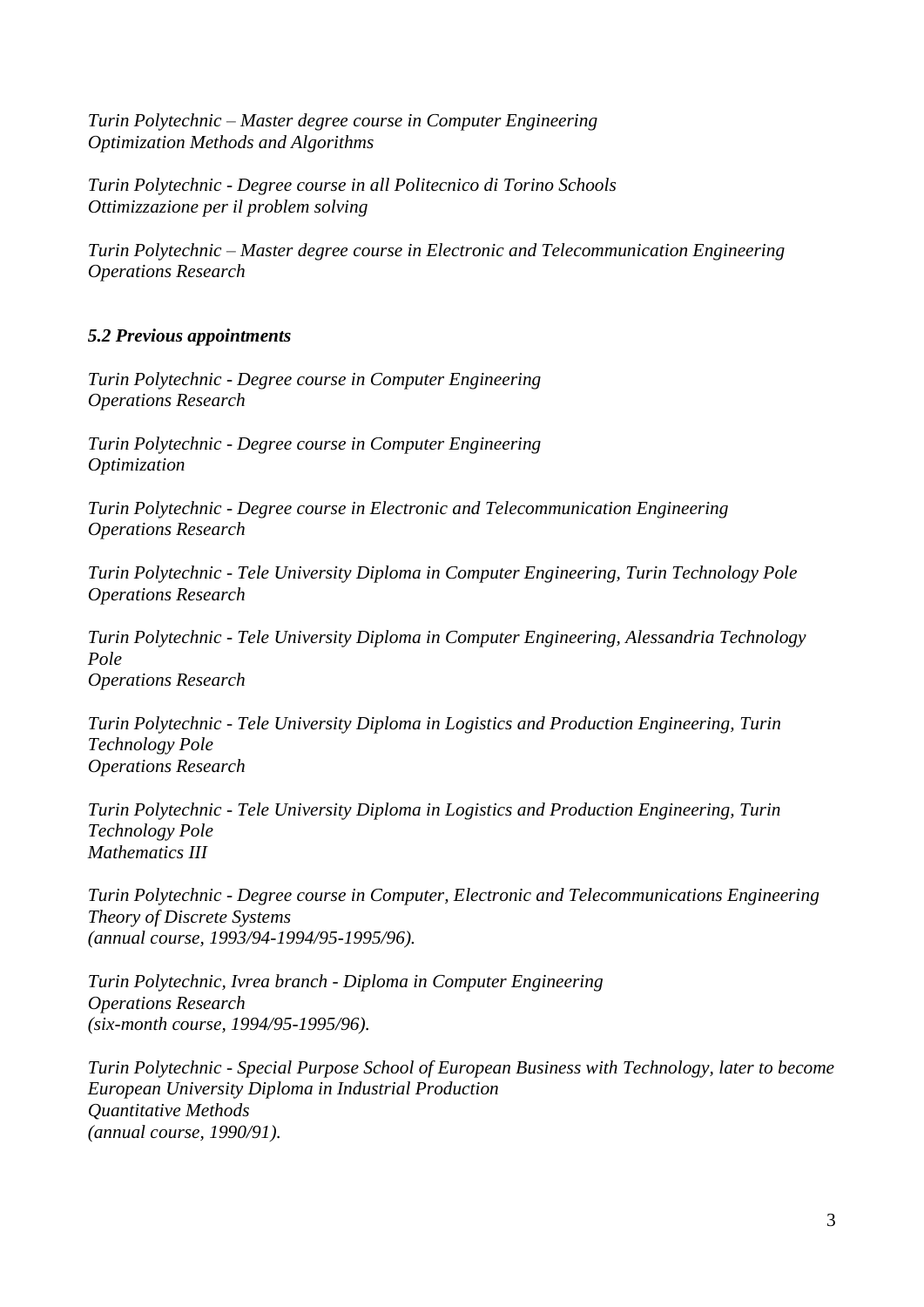*Turin Polytechnic-COREP - Masters in "Computer and Control Engineering" Optimization methods for industrial automation (annual course, 1991/92).* 

*Udine University - Degree course in Management Engineering Operations Research (in charge of course) (annual course, 1987/88-1988/89-1989/90).*

*Turin Polytechnic - Degree course in Architecture Town Planning and Urbanistics (visiting professor) (annual course, 1981/82, 1982/83, 1983/84).*

*Turin Polytechnic - Degree course in Architecture Town Planning and Urbanistics (practical work assistant) (annual course, 1976/77, 1977/78, 1978/79, 1979/80).* 

## ACTIVITIES ABROAD

*In the first term of 1988 Prof. Tadei was Visiting Professor at I.M.E.- LATEC, Université de Bourgogne, Dijon, France, where he held doctorate courses on "Combinatorial Optimization Methods" and undertook research on optimum location algorithms.*

*In 1981 and 1982 he worked as Scholar at [IIASA-International Institute for Applied Systems](http://www.iiasa.ac.at/)  [Analysis,](http://www.iiasa.ac.at/) Laxenburg, Austria (April-July, 1981 and September-October, 1982), where he carried out research on the Public Facility Location Task, Human Settlements and Services Area, on the optimum size and location of public services.* 

*He has been invited to visit many university and research centers abroad and give lectures there.*

## ORGANISATIONAL ACTIVITIES

### *7.1 Activities in the current job*

*Since being appointed to his post in the Turin Polytechnic, Prof. Tadei has committed himself to consolidating and expanding the small group of people involved in Operations Research and encouraging new courses in O.R.*

*In two years (from 1990 to 1992) he succeeded in establishing the post of researcher in O.R. and having a new course in O.R. set up in the V year of the Degree course in Electronic Engineering at the II Faculty of Engineering of Vercelli.*

*The new course in O. R. for the Diploma in Computer Engineering in Ivrea dates from the same period.*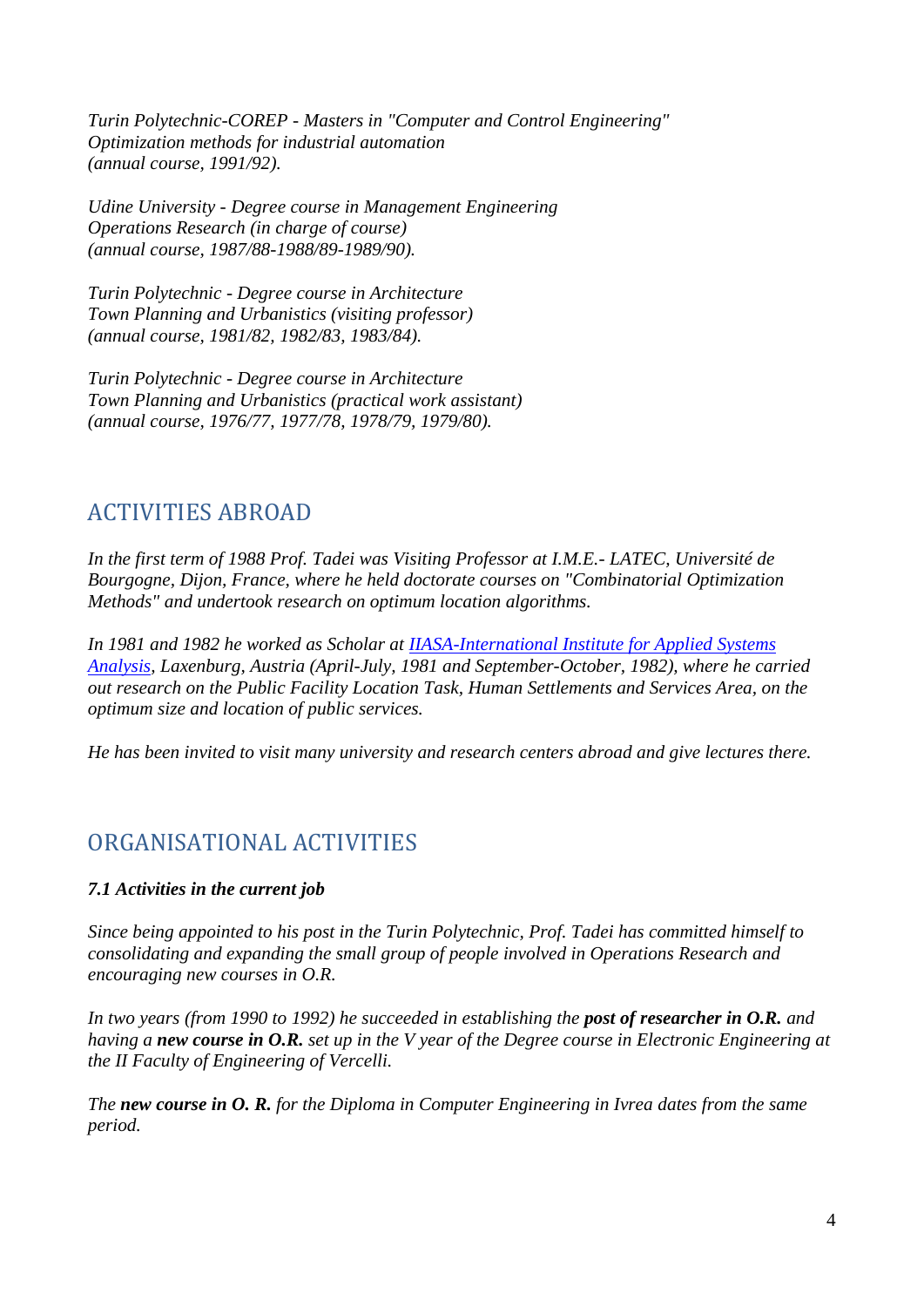*In 1995, after a long period of preparation, he achieved the establishment of <i>new course in Optimization in the V year of the Degree course in Computer Engineering at the I Faculty of Engineering in Turin.* 

*More recently, new O.R. courses has been also opened in Telecommunication Engineering.*

*Prof. Tadei has been member of:*

- *- the Department Executive Committee*
- *- the Teaching Committee for Ph. D. Courses*
- *- Department Commissions*
- *- School Commissions.*

*He has been director for many years of the Master Programme at the Turin Polytechnic-COREP in "Transport and Sustainable Mobility".*

#### *7.2 Activities associated with O.R. in Italy and abroad*

*Prof. Tadei has been President of:*

*AIRO - The Italian Society of Operations Research (2001-2006)*

*FIMA - The Italian Federation of Applied Mathematics (2004-2006).*

*In 1997 EURO requested Prof. Tadei to organize the XV Euro Summer Institute ( [ESI XV\)](http://associazioni.polito.it/AIROTO/ESI97) on Production Scheduling - Deterministic, Stochastic and Fuzzy Approaches, held at St. Vincent (Aosta, Italy). Young European researchers as well as some of the most important experts at international level participated in the Summer School. A Feature Issue EJOR containing a selection of the papers presented has been edited by Prof. Tadei.* 

*In 1996 the group of researchers at Turin Polytechnic, co-ordinated by Prof. Tadei, won the second prize at the international FARO competition, promoted by the Italian State Railways (Ferrovie dello Stato), relating to the solution of a complex rostering problem.* 

*Since 1991 he has been in charge of research units for MURST 40%, ex-40% projects and coordinated MURST projects of relevant national interest.*

*Since 1990 he has co-ordinated and participated in research projects promoted by European Union (Esprit, Brite-Euram).*

*Since 1987 he has been member of the CIRO-Interuniversity Center of Operations Research. He has participated regularly in the meetings and activities promoted by the Center and in 1998 was appointed member of the commission for revising the CIRO statute.*

*In the period 1984-1992 he co-ordinated research units of the Transport Project (Progetto Finalizzato Trasporti) of the Italian National Research Council (CNR), PFT1 and PFT2.*